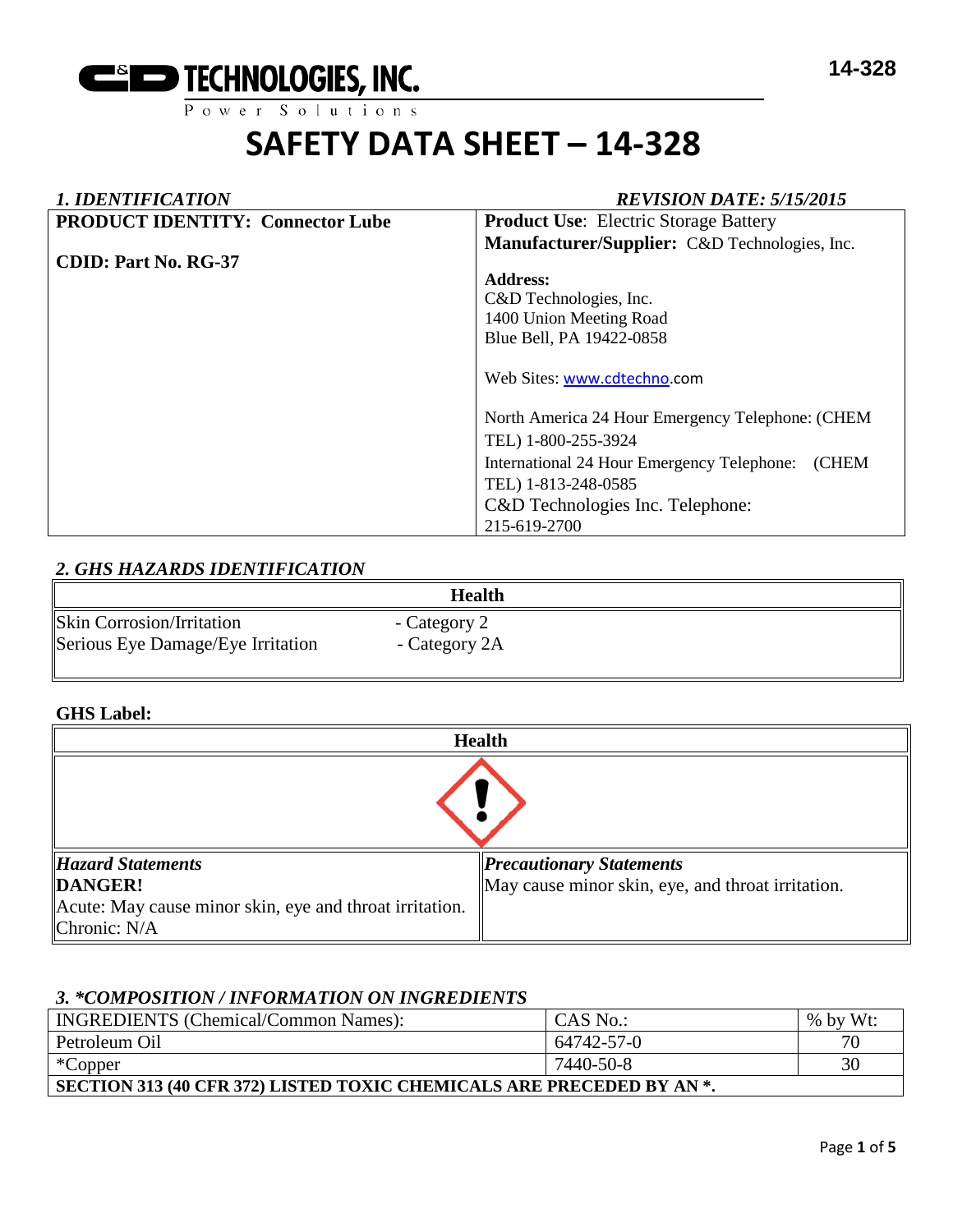

 $P$  ower Solutions

# **SAFETY DATA SHEET – 14-328**

# *4. FIRST AID MEASURES*

#### **INHALATION:**

Remove to fresh air and seek immediate medical attention.

### **INGESTION:**

Do not induct vomiting; seek immediate medical attention.

#### **SKIN:**

May cause minor skin irritation. Wash well with soap and water.

#### **EYES:**

May cause irritation. Flush with water for 15 minutes and consult a physician.

#### *5. FIRE FIGHTING MEASURES*

**Flash Point:** 294 ° F **Flammable Limits:** LEL  $= 0.9\%$  UEL  $= 7.0\%$ **Extinguishing media:** CO2; foam; dry chemical.

#### **Fire Fighting Procedures:**

None. Use supplied air breathing respirator.

#### **Hazardous Combustion Products:**

None.

#### *6: ACCIDENTAL RELEASE MEASURES*

Stop flow of material and clean up with absorbent pads or vermiculite. Clean up absorbed material and place in metal container.

#### *7. HANDLING AND STORAGE*

#### **Handling and Storage:**

Store in cool, dry area away from flames, sparks and oxidizers.

# *8. EXPOSURE CONTROLS / PERSONAL PROTECTION*

# **Exposure Limits (mg/m3 ) Note: N.E. = Not Established**

| <b>INGREDIENTS</b>       | PEL<br>OSHA | ACGIH | <b>US NIOSH</b> | <b>Ouebec PEV</b> | Ontario OEL | EU OEL |
|--------------------------|-------------|-------|-----------------|-------------------|-------------|--------|
| (Chemical/Common Names): |             |       |                 |                   |             |        |
| Petroleum Oil            |             |       |                 |                   |             |        |
| Copper                   |             |       |                 |                   |             |        |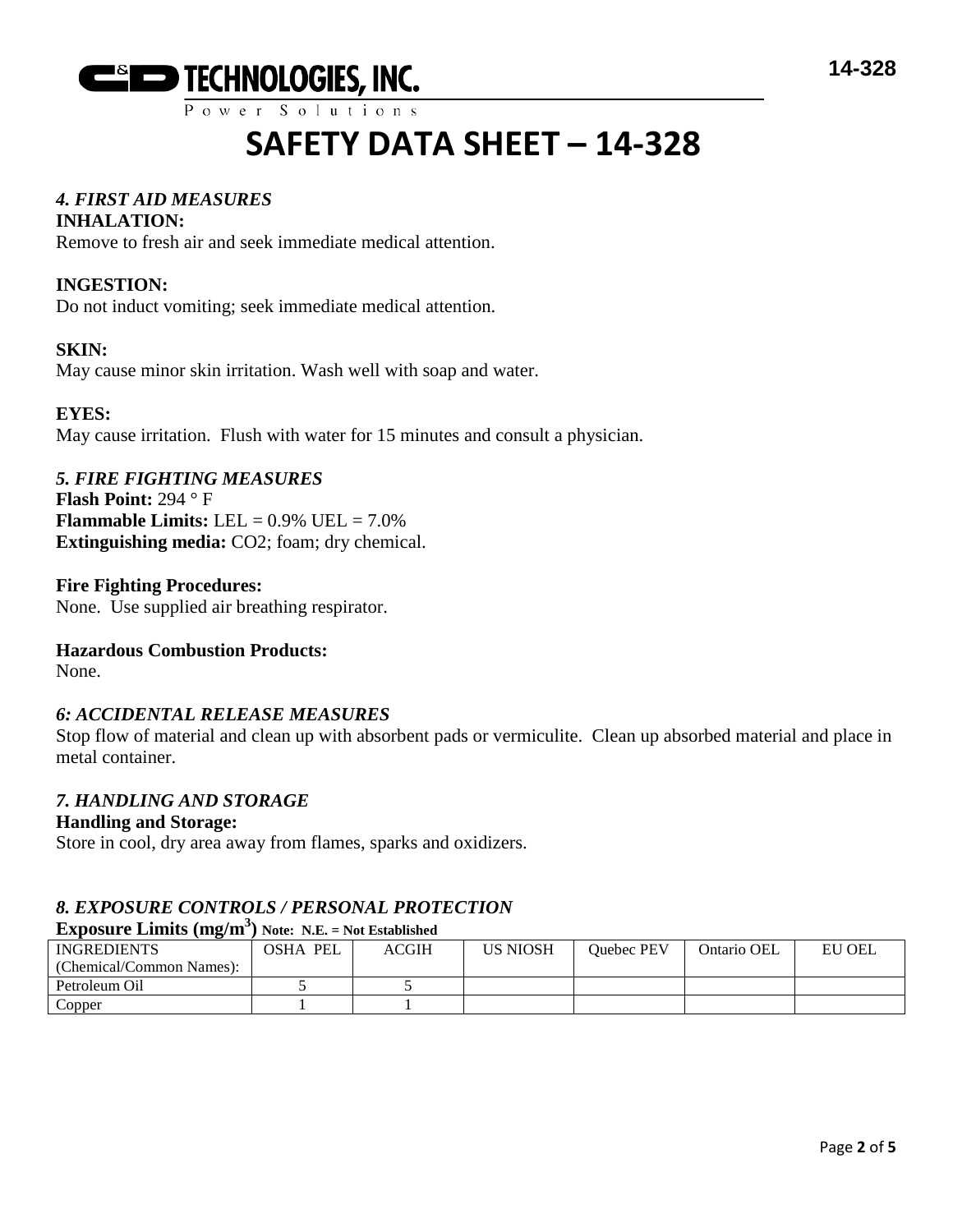

 $P$  ower Solutions

# **SAFETY DATA SHEET – 14-328**

### **Engineering Controls (Ventilation):**

None required.

#### **Respiratory Protection (NIOSH/MSHA approved):**

None required under normal conditions.

#### **Skin Protection:**

Non-permeable nitrile gloves.

#### **Eye Protection:**

Safety glasses with side shields or goggles.

#### **Other Protection:**

Not normally required.

### *9. PHYSICAL AND CHEMICAL PROPERTIES*

| Properties Listed Below are for Electrolyte: |                                                          |                                                |  |  |
|----------------------------------------------|----------------------------------------------------------|------------------------------------------------|--|--|
| Boiling Point: 441                           |                                                          | Specific Gravity (H2O = 1):   1.23             |  |  |
| Melting Point:   N/A                         |                                                          | Vapor Pressure (mm Hg): $\vert$ 0.001          |  |  |
| Solubility in Water: $\vert N/A \vert$       |                                                          | Vapor Density (AIR = 1): $\int$ Greater than 5 |  |  |
| Evaporation Rate: 0.001                      |                                                          | % Volatile by Weight:   10-15                  |  |  |
| (Butyl Acetate = 1)                          |                                                          |                                                |  |  |
|                                              | pH:   N/A                                                |                                                |  |  |
| LEL (Lower Explosive $\vert N/D \vert$       |                                                          | UEL (Upper Explosive Limit) $\vert N/D \vert$  |  |  |
| Limit)                                       |                                                          |                                                |  |  |
|                                              | Appearance and Odor: Copper color paste, petroleum odor. |                                                |  |  |

#### *10. STABILITY AND REACTIVITY*

Stability: Stable  $X$  Unstable  $\_\_\_\$ 

This product is stable under normal conditions at ambient temperature.

**Conditions to Avoid:** Open flame or excessive heat.

**Incompatibilities (materials to avoid):** strong oxidizers, copper, reactive agents.

#### **Hazardous Decomposition Products:**

Hydrogen, carbon monoxide, aldehydes, toxic copper compounds, smoke and fumes..

#### **Hazardous Polymerization:**

Will not occur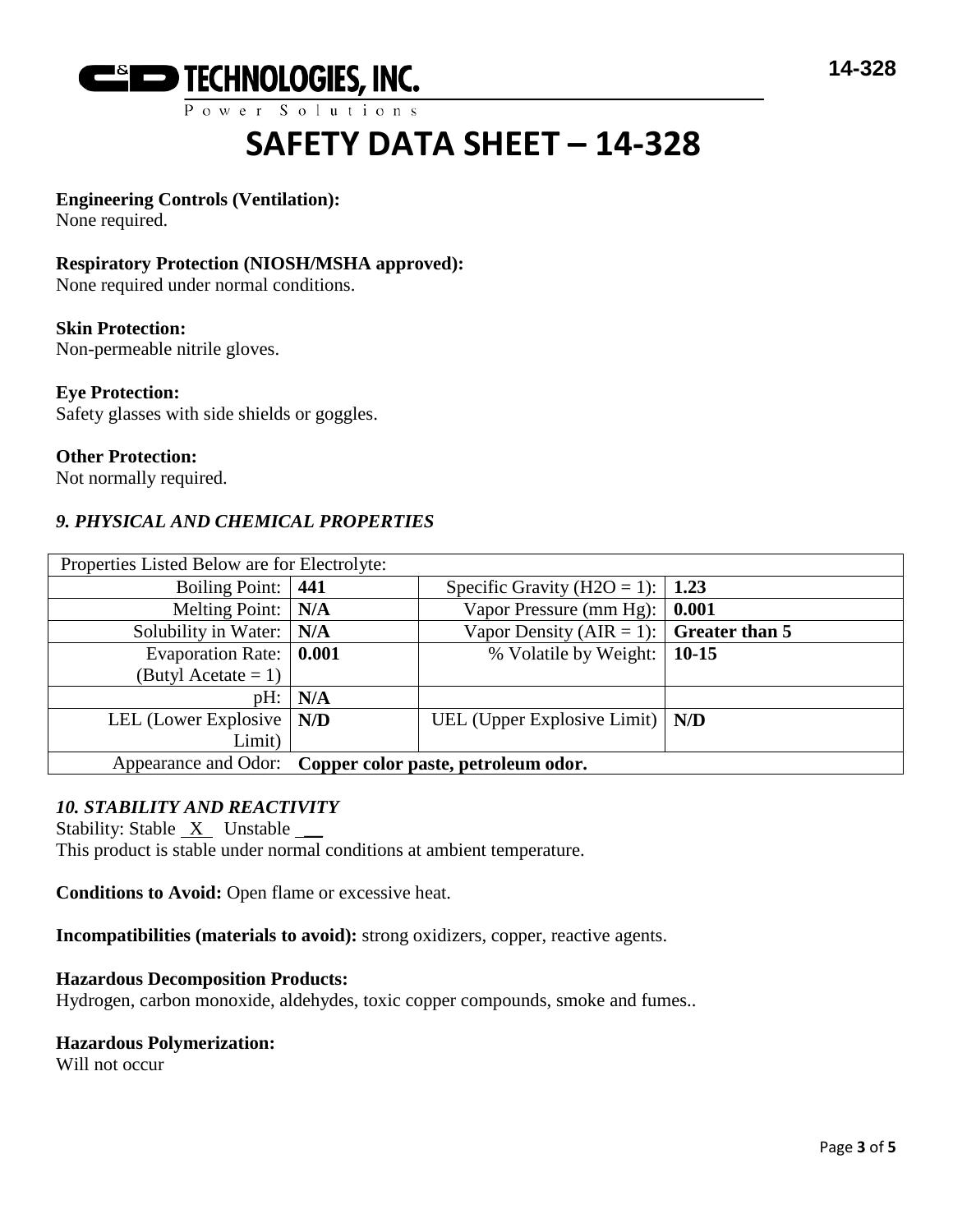

 $P$  ower Solutions

# **SAFETY DATA SHEET – 14-328**

# *11. TOXICOLOGICAL INFORMATION*

**Routes of Entry:** Inhalation, ingestion, eye or skin contact.

#### **Inhalation:**

Heavy inhalation may cause breathing difficult.

**Ingestion:** May cause throat irritation.

**Skin Contact:** May cause skin irritation.

**Eye Contact:** May cause eye irritation.

#### **Effects of Overexposure - Acute:** May cause skin or eye irritation.

**Effects of Overexposure - Chronic:** None.

**Carcinogenicity:** Not listed as a carcinogen under IARC, NTP, or OSHA.

# *12. ECOLOGICAL INFORMATION*

This material is not expected to be harmful to the ecology.

## *13. DISPOSAL CONSIDERATIONS (UNITED STATES)*

Dispose of petroleum products per Federal, State and Local regulations.

## *14. TRANSPORT INFORMATION*

#### **NOT APPLICABLE**

#### *15. REGULATORY INFORMATION*

## **EPCRA Section 313, 304, 302, and CAA TQ:**

Not applicable.

# **TSCA:**

All components listed on the TSCA inventory.